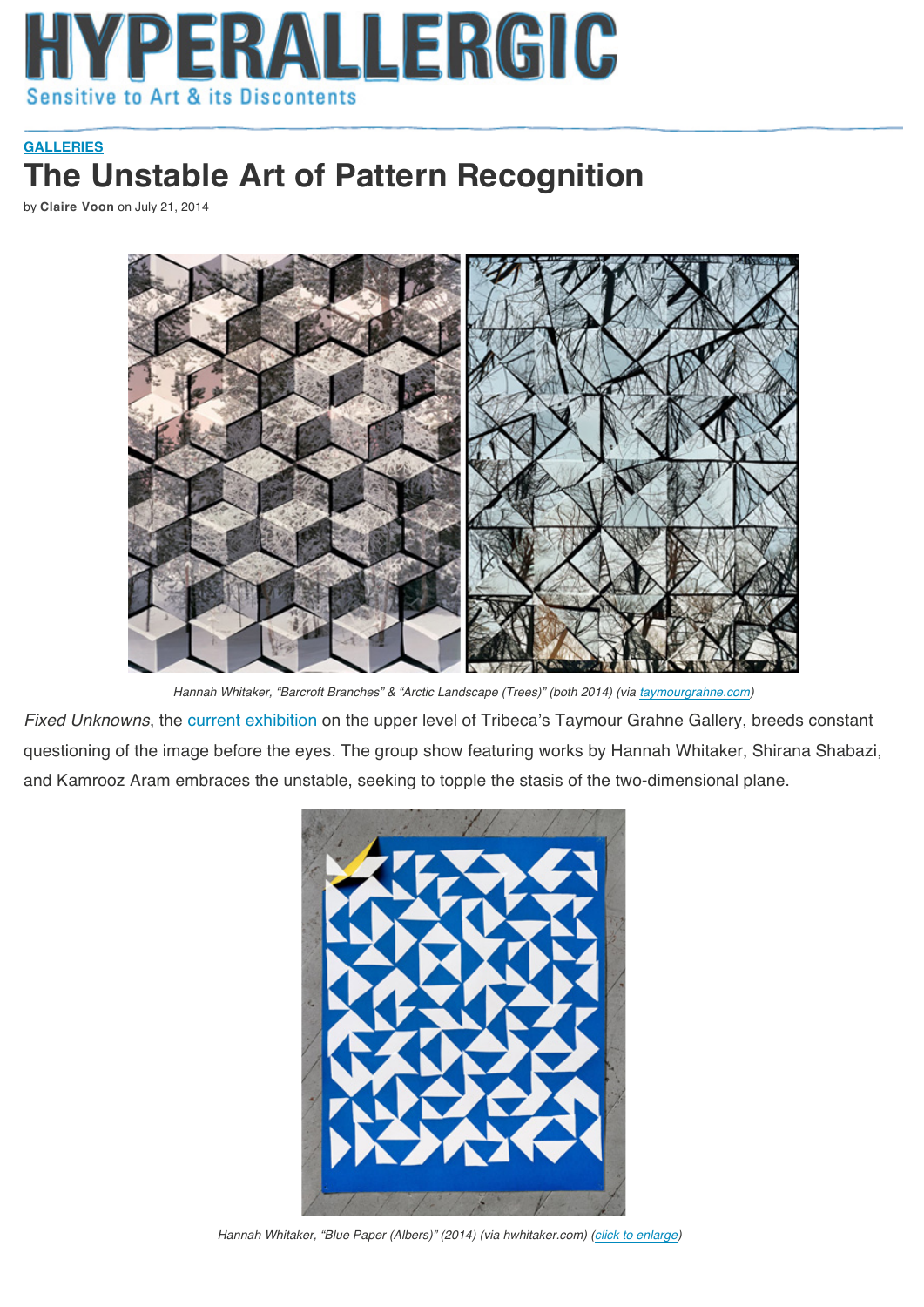Hannah Whitaker's pairs of prints open the show in arresting displays of geometry and patterns. Hanging one above the other, two of her large-scale works first appear as collages of paper cutouts but upon closer examination reveal themselves as photographs. White polygons create a rhythmic pattern on a blue sheet of paper in "Blue Paper (Albers)" (2014), their overlapping corners seemingly forming an uneven surface, emphasized by the semblance of shadows the sheet itself casts on a background of paneled wood. "Purple Paper" (2014) continues this disruption of the formal surface of the print: a maroon sheet rests on a similar wood-paneled background, its edges curled, scrolllike, to create an even greater perception of space, as if one were looking at a colorful poster glued to a wooden fence.

Another pairing of Whitaker's works on the opposite wall echoes the geometry of her layered paper series, although they reveal themselves more easily as photographs. Tessellations fragment images of branches set against a clear, blue sky and of a snow-covered scene — "Barcroft Branches" and "Arctic landscape (Trees)" ( both 2014) pushing and pulling the surface and manipulating the traditional language of landscape.



*Installation view of "Fixed Unknowns" (image via taymourgrahne.com)*

Whitaker's play with depth reveals a kinship with Iranian photographer Shirana Shahbazi's images, which, though simple, are the most compelling of the show. Slices of varying shades of gray slide neatly against each other in "[Komposition-03-2011]" (2011), the intersections of the planes having a similar thrusting effect as Whitaker's fragmented photographs — but here, the frame seems like a window to a sculpture, the protrusions made more distant by the shadowy hues. The neighboring "[Komposition-40-2011]" (2011) depicts three enigmatic, colorful orbs — evoking celestial bodies or even billiard balls — floating against a black background to muddle one's perception of depth; it stands as a contrast to the linearity of its gray counterpart, creating a surprising but alluring combination.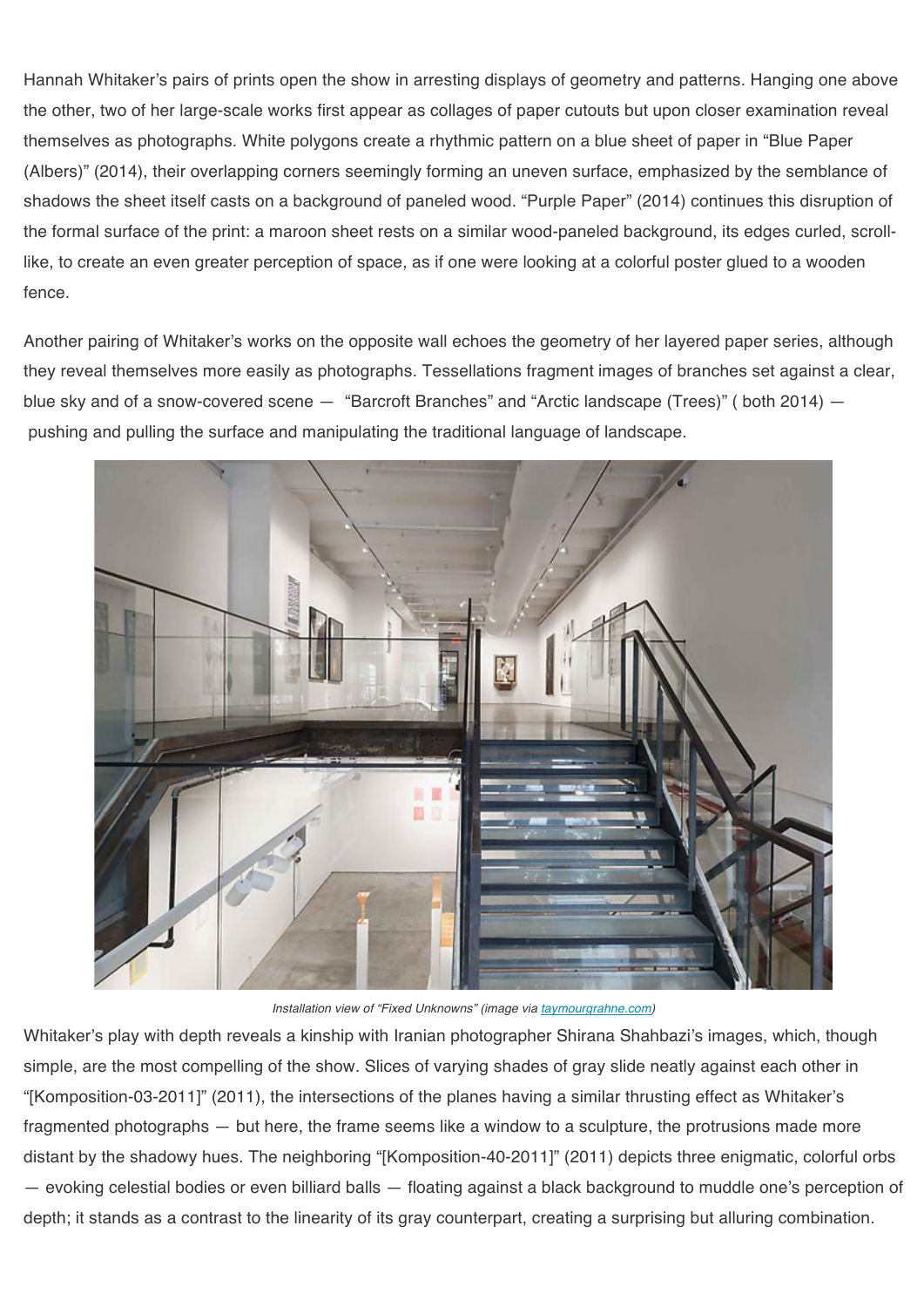

*Shirana Shahbazi, "[Komposition-03-2011]" and "[Komposition-40-2011]" (both 2011) (via taymourgrahne.com)*

The works that deal most with the faculty of display, however, belong to artist Kamrooz Aram, whose oil and wax paintings are more subdued compared to the other works in the show. Upon close scrutiny, however, Aram's paintings reveal chaos in the motion chronicled across the surface of his canvas. Inspired by Persian textiles, his paintings are fundamentally grids decorated with floral motifs, but the artist repeatedly revisits the canvas, smearing, and scratching away paint to create complications within the repetition of a pattern.



*Kamrooz Aram, "Ancient Through Modern: Monument to the Sick Man of Europe," (2014), mixed media (via taymourgrahne.com)*